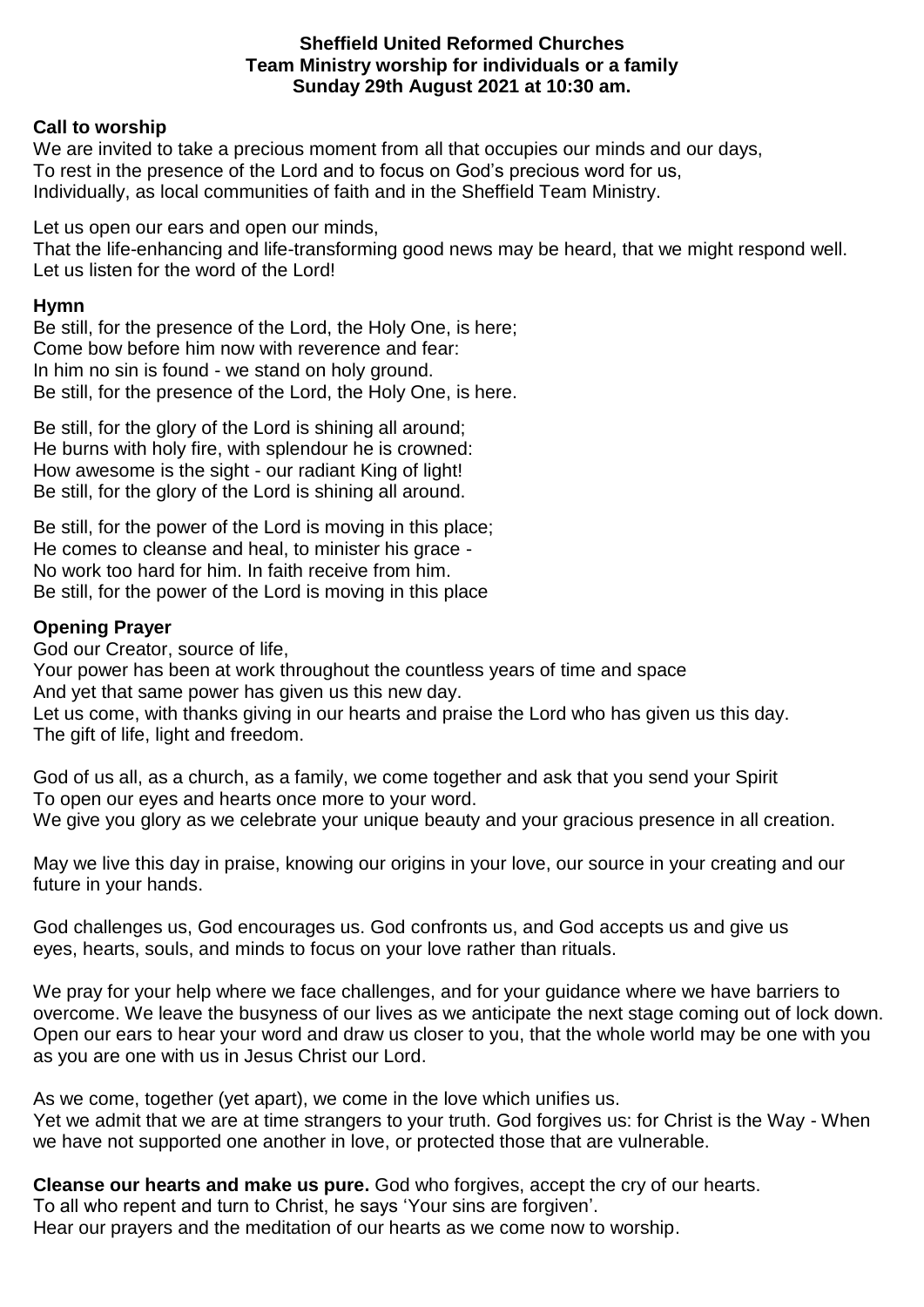# **Readings**



**Psalm 15 -** Who may live in God's presence?

**Song of Solomon 2:8-13 -** God's love brings forth new life…

**Mark 7:1-8, 14-15, 21-23 -** Evil comes from within, not from outside…

**James 1:17-27 -** We are the first-fruits of God's creative love. So let's listen and live it out…

# **Reflection**

I grew up in a very big Victorian council house full of people. Me, my two brothers, sister, two step sisters (and one of them had a husband there too), my parents, my granddad, and as the years passed, some would move out, new spouses would move in and babies would arrive. It was never a quiet home. I spent most of my teenage years, with headphones on listening to music, just to escape the noise of so many voices competing with each other. I can't tell you how much I loved getting my own home – peace and quiet at last. And I often wondered if anyone ever listened to anything anyone else said in the family home. It always seemed like

lots of totally independent one-sided conversations.

I like to watch people when I am on holiday, or out in a coffee shop or a pub. So many people seem not to be remotely interested in the conversations of the people they are with. Often couples seem to have two unrelated conversations – or one talks and the other ignores the conversation apart from an occasional, "Yes, dear".

So I wonder how good we are at listening. When I trained to be a RELATE counsellor and then a CRUSE counsellor, I realised that listening is not easy. You have to work at it. And sometimes part of the skill of listening involves hearing what hasn't been said. I like Zoom meetings but there is a danger in missing the body language that often speaks louder than words.

When I was having a bad time some years ago before training for ministry, my church pastoral visitor was round all the time. And she thought she was a great visitor – a real chatterbox – but she never listened, so she never heard what I wanted her to hear and pray about. The most moving time I've had as a minister was sitting with someone in silence as they just cried following a major upheaval in their life. No words – just tears – but I and God heard so clearly all the pain coming out. She felt heard. And healing began. The person often spoke of that day and said I gave such good advice, but I hardly said a word – I just listened and prayed. The thing about listening is that it is not a simple skill. Sometimes it is possible to listen but not really hear what someone is saying trying to say. Real listening requires humility and grace.

The book of James addresses the idea that Christian discipleship requires action. Although our faith is not based on works, the complete picture of what it means to be a Christian, a disciple, includes action on our part. But how do we know what God wants us to be doing if we don't listen? In my experience, most of us, including me, find it much easier to form our own opinions than to listen to God and discern God's will. Which is probably a big part of why many churches are struggling at the moment.

Our passage today from James specifically addresses this issue and sets the framework for the rest of James's theological perspective. The first chapter of James begins like many early Christian epistles. James encourages the believers to stand firm amid persecution. This is a common theme in the New Testament epistles as many first-century Christians experienced persecution first-hand. Then the epistle deals with the importance of really listening to the word. Verse 19 begins with an admonition to be quick to listen and slow to speak and to anger. There is perhaps no wiser practical verse in all scripture. The human tendency is to do just the opposite, it seems. Verse 22 continues with instruction not merely to listen but actually to do what the word says. "Doing" is an important concept in James. For James, listening and even knowing what it right is not enough. You must take your listening and then do something about it. In verse 26, the writer again cautions against the dangers of the tongue.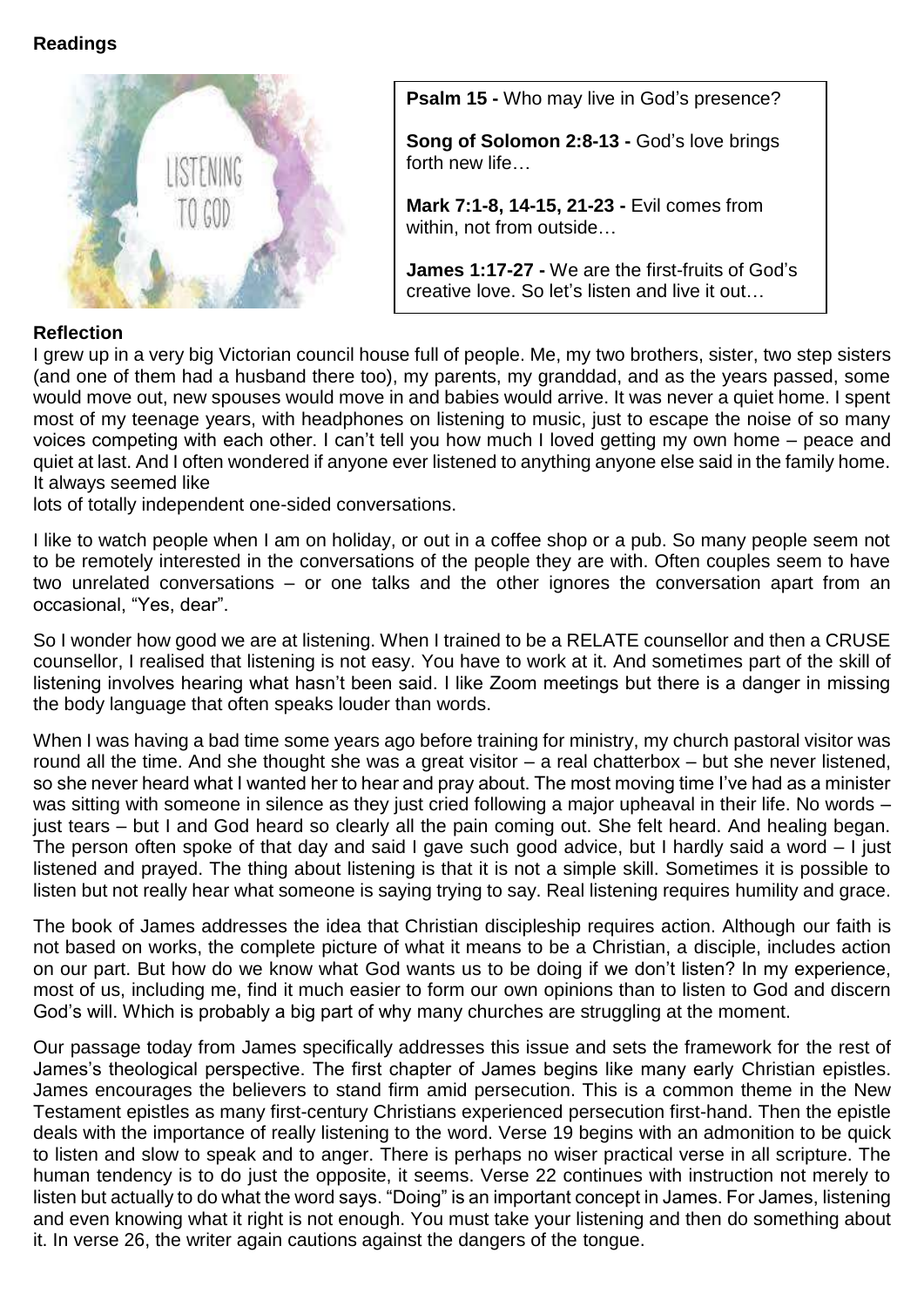We do not know much about James's situation or audience, but they must have been experiencing a reality that many churches experience. Outside persecution and indifference can threaten a church, but inner strife, often caused by untamed tongues, can damage the church. There is nothing more depressing than attending a meeting in a church and hearing lots of strong opinions, firmly expressed, and nobody listening to those who disagree, and nobody even attempting to listen to God. Yet that situation is tragically not uncommon, especially in failing churches. What an important message for the church today! Listen to God!

Listen! Don't bully people with your views, don't tell God what to do. Listen! Listen for God's word which may be in the view that you are ungraciously dismissing. We have ears for a reason – perhaps we should all use our tongues a little less and our ears more. I have often thought that verse 19 should be etched above the doorway at the entry to every worship area. There is not a better attitude for Christian living than that! Listen graciously with an open mind and a love-filled heart. Listen!

Most church crises that I have observed (and I've seen a few) have occurred because some people were talking much more than listening. It is impossible to talk and listen at the same time. If we spend all of our time talking and telling people what we think and what we think THEY should think, then we probably will not hear God's word for us.

No-one wants to be in a relationship with someone who will not listen. When we fail to listen and do God's will, we often fail to follow God's important command to love one another in the way that Christ loved us. One of the things I will be interested in as I visit the team churches is how much love I see on display, how much grace and humility, how much listening to God rather than strong human opinions. I'm sure I won't be disappointed.

The message of James for us personally is the same message that is preached again and again and again! Listen! Listen to God! Listen for God who may well be speaking to you through others, even the person you don't normally listen to. Listen for God in the sermon, in the prayer, in the hymn, in the bible, in the communion, in the chat with a neighbour, a fellow disciple or even a stranger. Listen! Listen for God in the elderly, the children and all those in between. Listen for God in the church and outside.

All too often prayer is telling God what we want – but prayer should be listening too, working out what God wants. God's will is unlikely to be done if all we do is tell God what we think. Because we do not have the wisdom of God. A bad Church Meeting is one in which people talk over each other. A good Church Meeting is one in which people listen to each other, with grace and love. A bad church is one where the people with big voices try to dominate or get their human way, which is often unwittingly opposing God with resistance to moving where God leads. A good church is one where people pray for guidance and listen to God, and then, having discerned God's will go for it, trusting God.

To really listen, we must learn to control our tongues. This is an important discipline of our faith. Tongues can hurt and bully other people, hurt God and damage our relationship with people and with God. But when we learn to listen, we learn to use our tongues more effectively, in the way God wants them used.

James encourages believers that taking an active role in our faith is imperative. We must act on the word, and put our calling as Christians in motion. Going to church and then doing nothing with your faith is pointless! Faith is about listening, trusting, doing, being and commitment. So, let's all listen and do what God asks us to do, as individuals, as local churches and as a people called by God to be a team in Sheffield! Then, and only then, with grace and humility, will we discover the joy of living in forward-looking and outward-looking faith. Amen.

# **Hymn**

Speak, O Lord, as we come to You to receive the food of your holy word. Take Your truth, plant it deep in us; shape and fashion us in Your likeness, That the light of Christ might be seen today in our acts of love and our deeds of faith. Speak, O Lord, and fulfil in us all Your purposes, for Your glory.

Teach us Lord full obedience, Holy reverence, true humility. Test our thoughts and our attitudes in the radiance of Your purity. Cause our faith to rise; cause our eyes to see, Your majestic love and authority. Words of power that can never fail; let their truth prevail over unbelief.